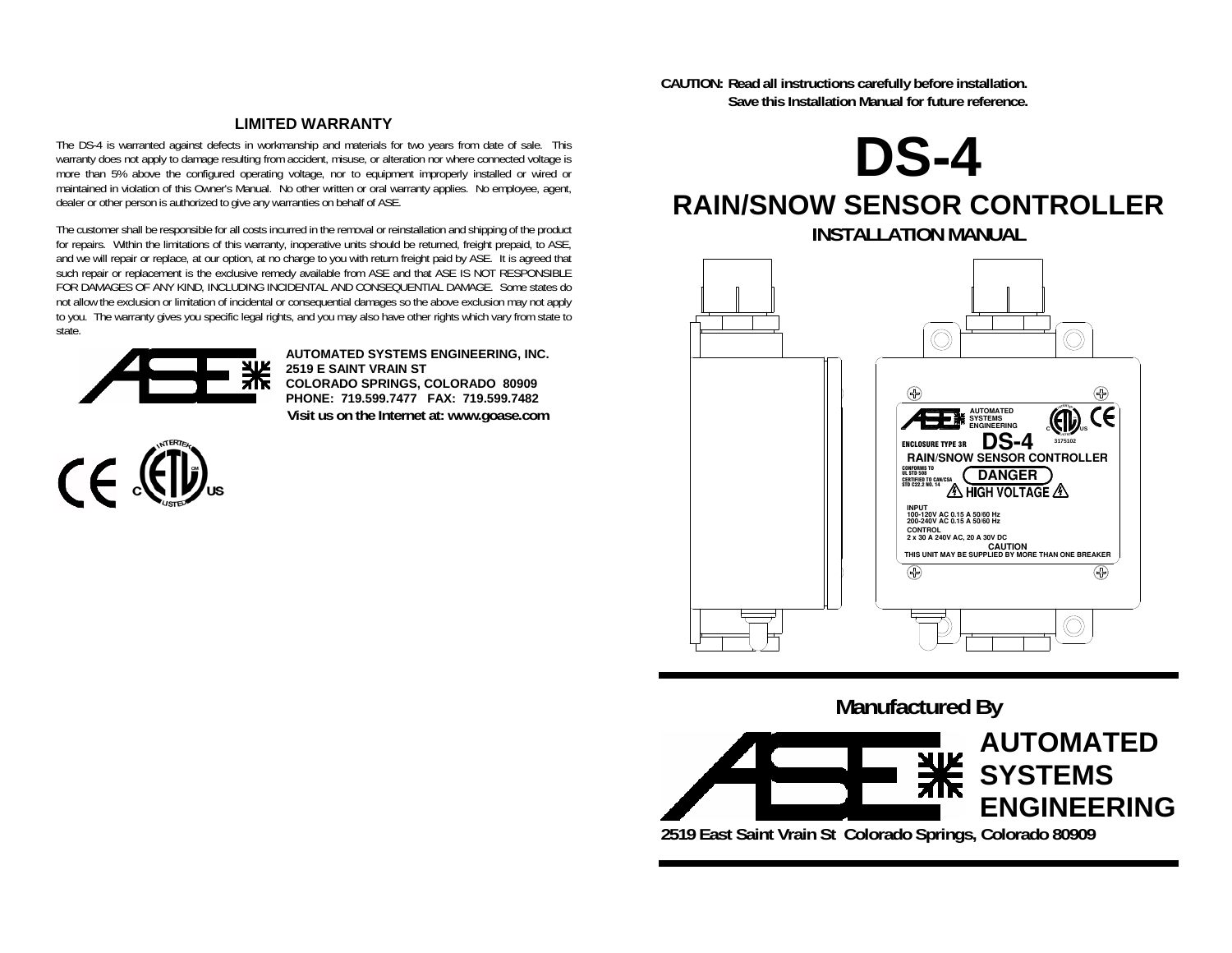## **General Safety Instructions**

 1. **THIS UNIT SHOULD BE INSTALLED, OPENED, AND REPAIRED BY QUALIFIED DDC-400 Interface PERSONNEL ONLY!** 

CETTE UNITÉ DEVRAIT ÊTRE INSTALLÉE, OUVERTE, ET RÉPARÉE PAR LE PERSONNEL **QUALIFIÉ SEULEMENTI** 

2. To avoid shock hazard do not open the front cover with power connected to the DS-4 or any controlled equipment.<br>3 Green Tanis Divertion Divid Divid Divid Divid Divid Divid Divid Divid Divid Pour éviter la décharge électrique déconnectez toute la puissance avant d'ouvrir la couverture du DS-4.

3. To avoid fire hazard replace fuse F1 with a 1/2 Amp 250 VAC 2AG fast acting fuse ONLY.

Pour éviter le risque d'incendie remplacez le fusible F1 par un fusible de 1/2 l'ampère 250 VCA 2AG SEULEMENT.

# **Introduction**

Thank you for purchasing the DS-4 Rain/Snow Sensor Controller. Properly installed and maintained the DS-4 will provide years of trouble free service. The following paragraphs contain instructions on ' how to install, configure, operate, and maintain the unit.

# **Setting the Internal Adjustments**

Delay and Trigger Temperature can be set on the DS-4. "Delay" refers to the minimum run time for

as a sensor "Delay" is not active. the sensor after a detection when in a controller mode. When acting A "Manual On" function that activates the DS-4 is also included. This is triggered by adjusting "Delay" as shown.



Reference the included profile sheet for the expected delay times and "Manual On" action for each profile.



| Pin | Color        | $IR-2$            | Function    |  |
|-----|--------------|-------------------|-------------|--|
|     | <b>Black</b> | TR1-7             | Deice On    |  |
|     | Red          | TR <sub>1-8</sub> | Deice On    |  |
|     | Green        | TR <sub>1-5</sub> | Rain Div On |  |
|     | <b>White</b> | TB1-6             | Rain Div On |  |

The DS-4 can be used as a direct replacement for the DS-9B when controlling the DDC-400 Deicing Controller. An optional CS-4 Monitor Cable is required to extend the external monitor signals to the DDC-400. See the

Optional Parts list. The DS-4 should be set for Profile B. The table lists the interconnects that should be made between the DDC-400 IB-2 interface board and DS-4 for proper operation.

# **DDC-500 Interface**

| Pin | Color        | FCI-5 | Function        |  |
|-----|--------------|-------|-----------------|--|
|     | <b>Black</b> | TR1-1 | Low Temperature |  |
|     | Red          | TR1-2 | Low Temperature |  |
|     | Green        | TB1-3 | Precipitation   |  |
|     | White        | TR1-4 | Precipitation   |  |

The DS-4 can be used as a direct replacement for the DS-11 and DS-12 when controlling the DDC-500 Deicing Controller. An optional CS-4 Monitor Cable is required to extend the external monitor signals to the DDC-500. See the

Optional Parts list. The DS-4 should be set for Profile 1. The table lists the interconnects that should be made between the DDC-500 FCI-5 interface board and DS-4 for proper operation.

# **DS-12 Replacement**

The DS-4 can be used as a direct replacement for the DS-12. Color codes are identical with the exception that the **ORANGE AND RED EXTERNAL CONTROL INPUT LEADS ARE REVERSED**. This was done to maintain compatibility with the DS-9B. The Profile Selection table should also be examined to find a profile compatible with the original DS-12. Most profiles have been maintained but profile numbers have been changed in some cases.

# **DS-4/DS-9B Operational Differences**

When configured for Profiles 8, 9, or B the DS-4 is a functional replacement for the DS-9B but operates in a slightly different manner. Unlike the DS-9B, the DS-4 deice/rain diversion relay, Relay 2, will not close for 2-3 minutes at power up. It will, however, operate for 2 minutes after rain detection or for 2 minutes after deice Relay 1 has opened following a deicing cycle or a Deice Manual On activation. The Reset/Standby external control inputs for the DS-4 have the added functionality of resetting deicing and rain diversion delay cycles. The unit does not have to be powered down to clear the delay cycle as with the DS-9B. Note that the Rain Diversion Standby/Reset external input will reset the rain diversion delay and immediately open Relay 2 after rain detection. However, the Deice Standby/Reset external input will reset the deice delay, immediately open Relay 1, but reset Relay 2's delay to 2 minutes to allow for heating element cooldown.

# **Adjusting Trigger Temperature**

The DS-4 features the capability to adjust deice trigger temperature from 34°F to 44°F. The DS-4 reads this setting constantly during operation. Since conditions conducive to snow change from site to site it is best to set the trigger temperature to mid-point (39°F), then adjust it for most reliable operation without excessive runtime. Careful adjustment of the trigger temperature point can yield reliable activation while keeping operational costs as low as possible.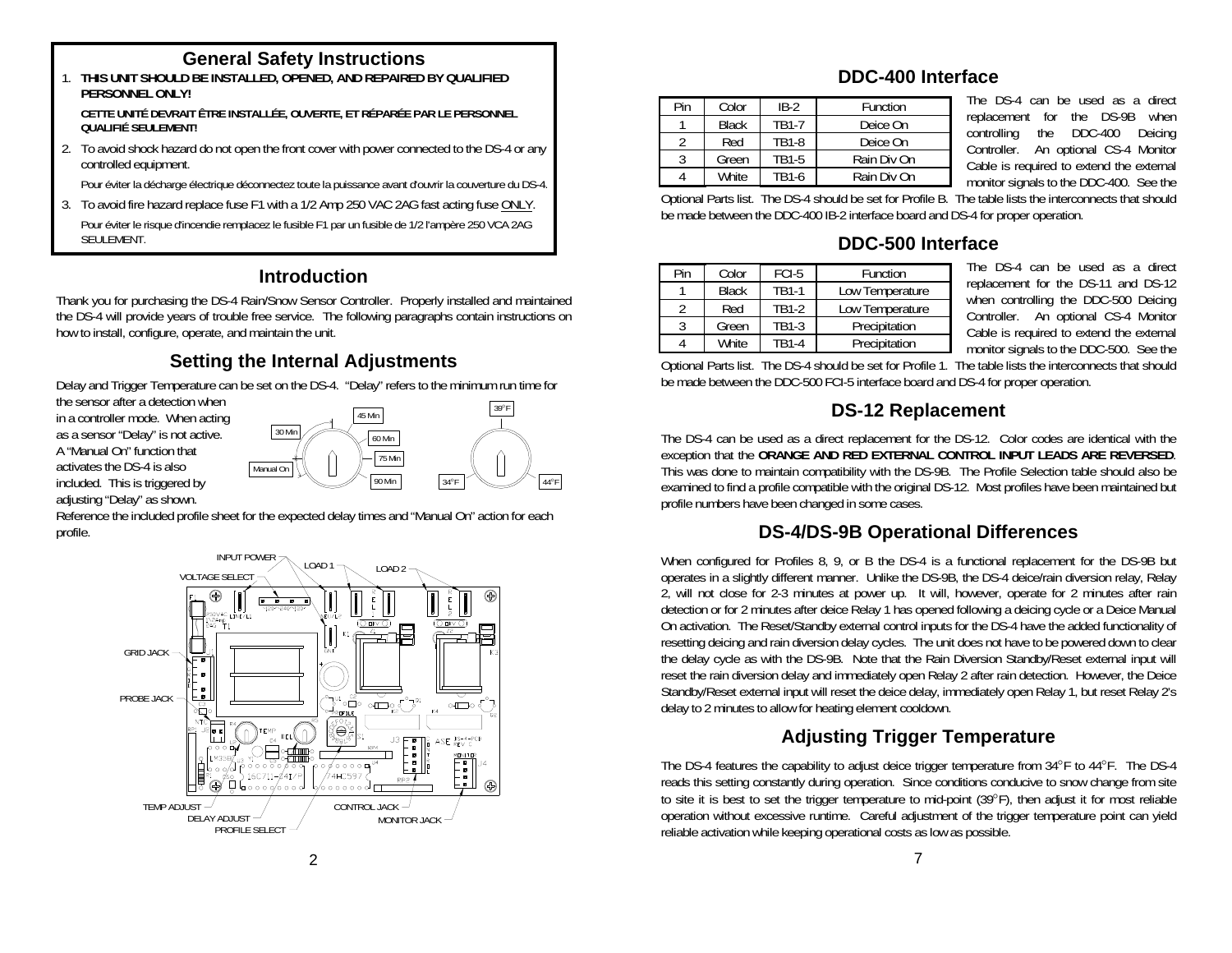#### **Moisture Grid Replacement**

It is recommended that the DS-4 be powered down and the grid wiped clean with clear water at least once every 4 months. However, after a number of years, the corrosive elements left behind when water is evaporated out of the moisture grid will eventually damage the grid rings. The moisture grid can be easily replaced by ordering and installing a new "Moisture Grid Assembly".

#### **THIS PROCEDURE SHOULD ONLY BE PERFORMED BY QUALIFIED PERSONNEL!**

Open all power and load breakers connected to the DS-4. Open the front cover and remove the cable from the Moisture Grid Jack (see figure above). While holding the reducing bushing, unscrew and remove the old moisture grid. Slide the new cable through the reducing bushing and screw the new grid into the bushing. Tighten the grid hand tight only. Reconnect the new cable to the Moisture Grid Jack. Confirm that the four connector pins are properly aligned with the jack. Close the front cover and reapply power.

## **DP-7B/DP-7EXB Interface**

| Cable   | Color        | $DP-7B$      | Function            |  |
|---------|--------------|--------------|---------------------|--|
| Control | <b>Black</b> | TR1-3        | Deice Manual On     |  |
| Control | Green        | <b>TR1-4</b> | Deice Standby/Reset |  |
| Monitor | Red          | <b>TR1-1</b> | Deice On Mon        |  |
| Monitor | <b>Black</b> | TB1-2        | Deice On Mon        |  |
| Control | <b>White</b> | TB1-5        | Ground              |  |

list. The table lists the interconnects The DP-7B/EXB remote display panel can be used with the DS-4 when configured as a deice controller. An optional Control Cable and Monitor Cable are required to extend the

that should be made between the DP-7B/EXB and DS-4 for proper operation. This table also applies to the DP-7B with serial M&C interface. Note that only three control leads and two monitor leads are required as only Relay 1 is controlled and monitored.

#### **DS-9B Replacement**

|                      |                      |                    | The DS-4 can be used to        |        | Red                    | Relay 1 Monitor                          |
|----------------------|----------------------|--------------------|--------------------------------|--------|------------------------|------------------------------------------|
| DS-9B Cable          | Function             | Connect To DS-4    | replace existing<br>DS-9B      |        |                        |                                          |
| <b>Twisted Black</b> | AC Line/L1           | Black To Line/L1   |                                |        | Green                  | Relay 2 Monitor                          |
|                      |                      |                    | deicing controllers. Profile   |        | White                  | Relay 2 Monitor                          |
| <b>Twisted White</b> | <b>AC Neutral/L2</b> | White To Neu/L2    | 8 is used if the DS-9B is      |        |                        |                                          |
| Rain Div #16 Red     | Rain Div Control     | Relay 2 #12 Yellow | set for no rain diversion.     |        |                        | mA. Order the optional CS-3 "Control Cab |
| Deice #12 Blue       | Deice Control        | Relay 1 #12 Blue   | Profile 9 is used if rain      |        |                        |                                          |
| 2 Conductor Red      | Deice Monitor        | 4 Conductor Red    | diversion is required. The     |        |                        | <b>Typical Cont</b>                      |
| 2 Conductor Black    | Deice Monitor        | 4 Conductor Black  | table lists the required       |        |                        |                                          |
| 4 Conductor White    | Digital Ground       | 5 Conductor White  | for DS-9B<br>connections       |        | LINE/L1                |                                          |
| 4 Conductor Black    | Deice Manual On      | 5 Conductor Black  | Depending<br>replacement.      |        | NEU/L2                 |                                          |
| 4 Conductor Green    | Deice Standby        | 5 Conductor Green  | on the specific installation   |        | REL 1 SUP              |                                          |
| 4 Conductor Red      | Rain Manual On       | 5 Conductor Red    | some cables or individual<br>. | $\Box$ | REL 1 RTN<br>REL 2 SUP |                                          |
|                      |                      |                    |                                |        |                        |                                          |

Profile 9 is used if rain diversion is required. The leads may not be used and The DS-4 can be used to replace existing DS-9B deicing controllers. Profile 8 is used if the DS-9B is set for no rain diversion. table lists the required connections for DS-9B replacement. Depending on the specific installation some cables or individual

are, therefore, not required. The optional CS-3 Control Cable and CS-4 Monitor Cable <u>are</u> required if external control and monitor functions are used with the existing DS-9B. This will be the case if the DS-9B was installed in conjunction with a DP-7 or DP-7EX remote display panel. The five conductor control and four conductor monitor cables replace the DS-9B four conductor control and two conductor monitor cables. The color codes for the external control/monitor cables are identical and the extra DS-4 control and monitor conductors can be disregarded but should be safely insulated during installation.

## **Voltage Selection, Power & Load Connection**

Two voltage select jumpers are supplied with each DS-4. They are stored on the outside pins of the header. For 100-120 Vac operation both jumpers are used. For 200-240 Vac only one jumper is used. The load relays are rated for 240 Vac at 30 Amps. Consult local electrical



codes for the wire color and size for both power and load connections. The DS-4 can be mounted by screwing the hub onto an appropriate size conduit or by using the mounting holes in each corner of lhe enclosure. DO NOT DRILL HOLES THROUGH THE ENCLOSURE FOR MOUNTING! This can allow water into the enclosure causing a potential shock or fire hazard.

#### **External Control/Monitor Operation**

| JГ  | UP-10                                   | <b>FUILLIUI</b>                                                                 |                                                                             |                         |              |                   |  |  |
|-----|-----------------------------------------|---------------------------------------------------------------------------------|-----------------------------------------------------------------------------|-------------------------|--------------|-------------------|--|--|
| сk  | TB1-3                                   | Deice Manual On                                                                 | can be used with the DS-4 when                                              | <b>External Control</b> |              |                   |  |  |
| эn  | TB1-4                                   | Deice Standby/Reset                                                             | configured as a deice controller. An<br>optional Control Cable and Monitor  | Pin                     | Color        | Function          |  |  |
|     | TB1-1                                   | Deice On Mon                                                                    |                                                                             |                         | Green        | See Profile Table |  |  |
| сk. | TB1-2                                   | Deice On Mon                                                                    | Cable are required to extend the<br>external control/monitor signals to the |                         | <b>Black</b> | See Profile Table |  |  |
| te  | TB1-5                                   | Ground                                                                          | DP-7B/EXB. See the Optional Parts                                           |                         | Orange       | See Profile Table |  |  |
|     | list. The table lists the interconnects |                                                                                 |                                                                             |                         | Red          | See Profile Table |  |  |
|     |                                         | de between the DP-7B/EXB and DS-4 for proper operation. This table also applies |                                                                             | White                   | Ground       |                   |  |  |
|     |                                         |                                                                                 |                                                                             |                         |              |                   |  |  |

| <b>External Monitor</b> |              |                 |  |  |
|-------------------------|--------------|-----------------|--|--|
| Pin                     | Color        | Function        |  |  |
|                         | <b>Black</b> | Relay 1 Monitor |  |  |
|                         | Red          | Relay 1 Monitor |  |  |
|                         | Green        | Relay 2 Monitor |  |  |
|                         | White        | Relay 2 Monitor |  |  |

External control and monitor jacks are provided on the DS-4. The external control points allow the user to externally activate (Manual On) or disable and clear the delay (Standby/Reset) for the DS-4 relays. The profile table lists the function of each control lead. Connecting the White Ground lead to a control lead will activate the function listed. This can be performed using a switch or a low power relay contact. **DO NOT USE ANY POWERED SIGNAL TO DRIVE THE EXTERNAL INPUTS.** A "Standby/Reset" function will always override a companion "Manual On" function.

The external monitor points provide low power dry contact closures that mimic the operation of the load relays. These relays are rated at 24 Vac/Vdc at 400

mA. Order the optional CS-3 "Control Cable" and CS-4 "Monitor Cable" to access these points.

| LINE/L1          |
|------------------|
| NEU/L2           |
| REL 1 SUP        |
| REL 1 RTN        |
| REL 2 SUP        |
| <b>REL 2 RTN</b> |
|                  |

# **Typical Controller Wiring Diagram**

Line/L1 and Neutral/L2 are isolated from the internal load relays. Therefore, the DS-4 can operate on a different voltage source than the controlled loads. Load power should be supplied to the "REL 1 SUP" and "REL 2 SUP" inputs. The appropriate load should then be connected to the "REL 1 RTN" and "REL 2 RTN" leads. The load relays can be used to directly control loads up to 30 Amps at 240 Vac. However, if the DS-4 is to be used as

a sensor for controlling low level signals it is recommended that the more sensitive monitor relays be used.